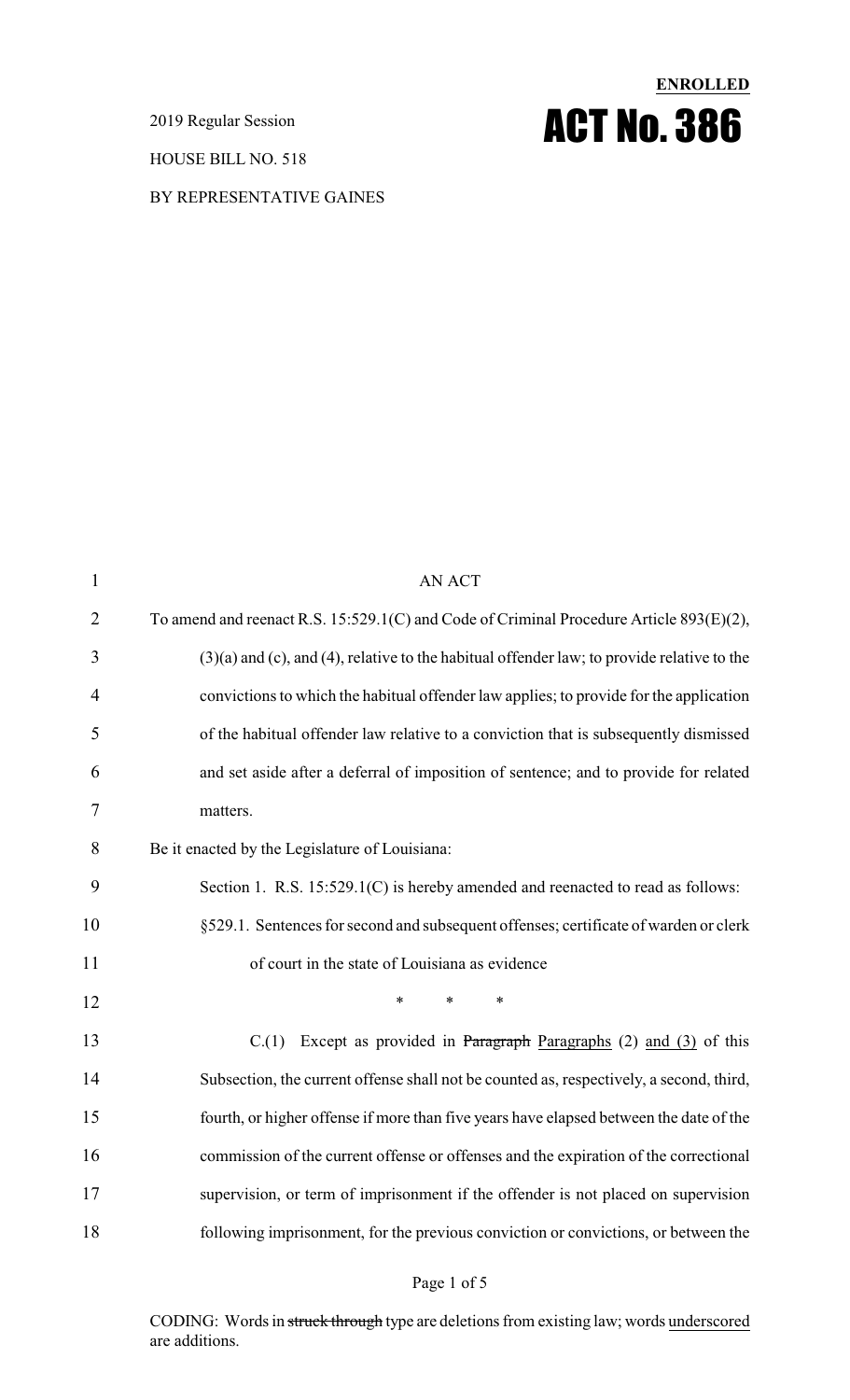expiration of the correctional supervision, or term of imprisonment if the offender is not placed on supervision following imprisonment, for each preceding conviction or convictions alleged in the multiple offender bill and the date of the commission of the following offense or offenses. In computing the intervals of time as provided in this Paragraph, any period of parole, probation, or incarceration by a person in a penal institution, within or without the state, shall not be included in the computation of any of the five-year periods between the expiration of the correctional supervision, or term of imprisonment if the offender is not placed on supervision following imprisonment, and the next succeeding offense or offenses.

 (2) The Except as provided in Paragraph (3) of this Subsection, the current offense shall not be counted as, respectively, a second, third, fourth, or higher offense if more than ten years have elapsed between the date of the commission of the current offense or offenses and the expiration of correctional supervision, or term of imprisonment if the offender is not placed on supervision following imprisonment, for a crime of violence as defined in R.S. 14:2(B) or a sex offense as defined in R.S. 15:541, or between the expiration of correctional supervision, or term of imprisonment if the offender is not placed on supervision following imprisonment, for each preceding conviction or convictions alleged in the multiple 19 offender bill for a crime of violence as defined in R.S. 14:2(B) or a sex offense as defined in R.S. 15:541 and the date of the commission of the following offense or offenses. In computing the intervals of time as provided in this Paragraph, any period of parole, probation, or incarceration by a person in a penal institution, within or without the state, shall not be included in the computation of any of the ten-year periods between the expiration of correctional supervision, or term of imprisonment if the offender is not placed on supervision following imprisonment, for a crime of violence as defined in R.S. 14:2(B) or a sex offense as defined in R.S. 15:541 and the next succeeding offense or offenses.

 (3) Notwithstanding any provision of law to the contrary, a conviction for a felony offense that is not a crime of violence as defined by R.S. 14:2(B) and that has been set aside and dismissed pursuant to Code of Criminal Procedure Article

Page 2 of 5

CODING: Words in struck through type are deletions from existing law; words underscored are additions.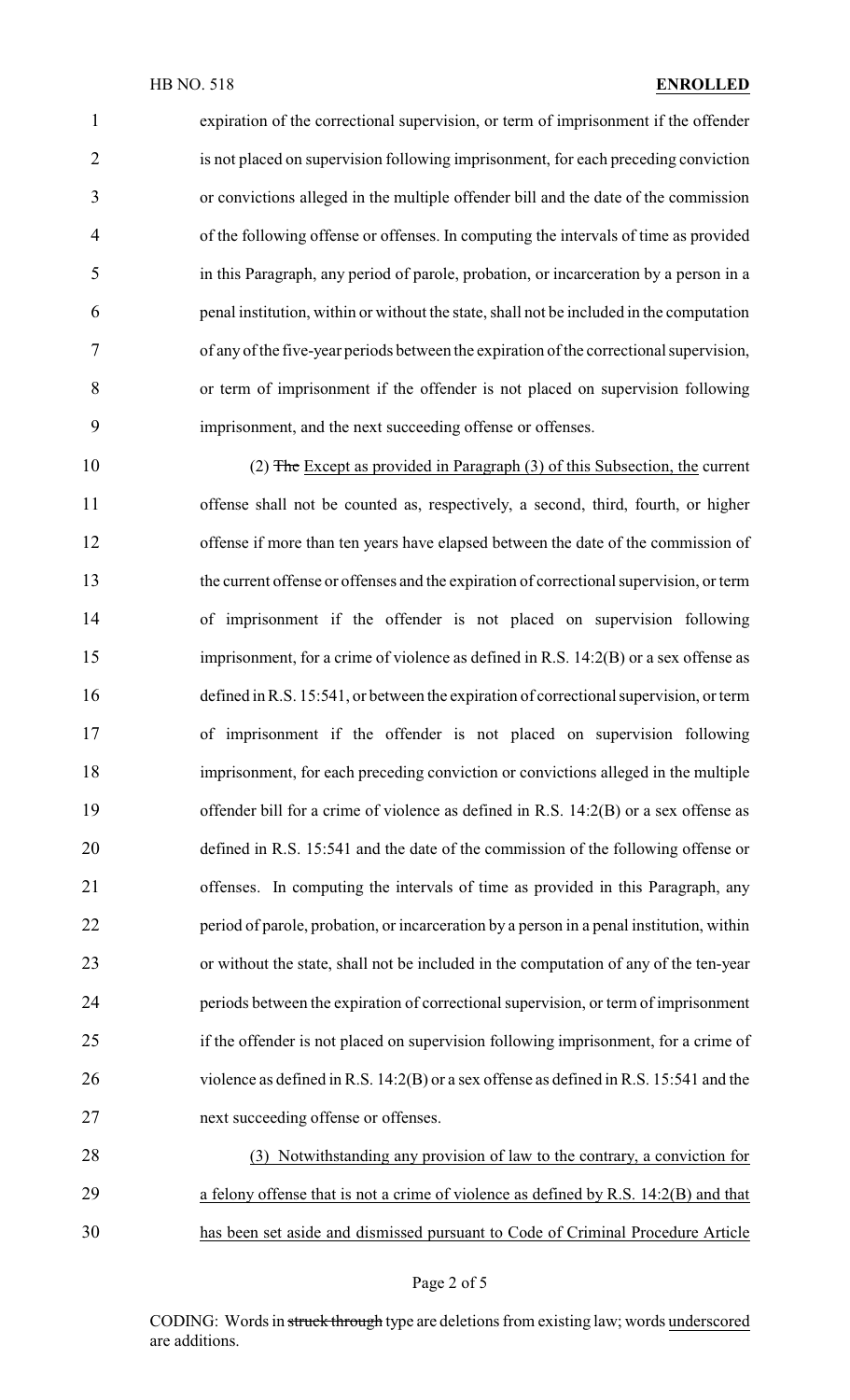### HB NO. 518 **ENROLLED**

| 1              | $893(E)(2)$ , (3), or (4), shall not be considered as a prior conviction for purposes of |
|----------------|------------------------------------------------------------------------------------------|
| $\overline{2}$ | enhancing a felony that is not a crime of violence as defined by R.S. $14:2(B)$          |
| 3              | pursuant to the provisions of Paragraph $(A)(1)$ of this Section and shall not be        |
| 4              | included in the computation of the five-year time period set forth in Paragraph (1)      |
| 5              | of this Subsection, or the ten-year time period as set forth in Paragraph (2) of this    |
| 6              | Subsection, for purposes of enhancing a felony that is not a crime of violence as        |
| 7              | defined by R.S. 14:2(B) pursuant to the provisions of Paragraph $(A)(1)$ of this         |
| 8              | Section.                                                                                 |
| 9              | *<br>$\ast$<br>∗                                                                         |
| 10             | Section 2. Code of Criminal Procedure Article 893(E)(2), (3)(a) and (c), and (4) are     |
| 11             | hereby amended and reenacted to read as follows:                                         |
| 12             | Art. 893. Suspension and deferral of sentence and probation in felony cases              |
| 13             | $\ast$<br>*<br>∗                                                                         |
| 14             | Ε.                                                                                       |
| 15             | $\ast$<br>$\ast$<br>$\ast$                                                               |
| 16             | (2) Upon motion of the defendant, if the court finds at the conclusion of the            |
| 17             | probationary period that the probation of the defendant has been satisfactory, the       |
| 18             | court may set the conviction aside and dismiss the prosecution. The dismissal of the     |
| 19             | prosecution shall have the same effect as acquittal, except that the conviction may      |
| 20             | be considered as a first offense and provide the basis for subsequent prosecution of     |
| 21             | the party as a multiple habitual offender, except as provided in R.S. $15:529.1(C)(3)$ . |
| 22             | and further shall The conviction may be considered as a first prior offense for          |
| 23             | purposes of any other law or laws relating to cumulation of offenses. Dismissal          |
| 24             | under this Paragraph shall occur only once with respect to any person.                   |
| 25             | $(3)(a)$ When a case is accepted into a drug court division probation program            |
| 26             | pursuant to the provisions of R.S. 13:5304 and at the conclusion of the probationary     |
| 27             | period the court finds that the defendant has successfully completed all conditions      |
| 28             | of probation, the court with the concurrence of the district attorney may set aside the  |
|                |                                                                                          |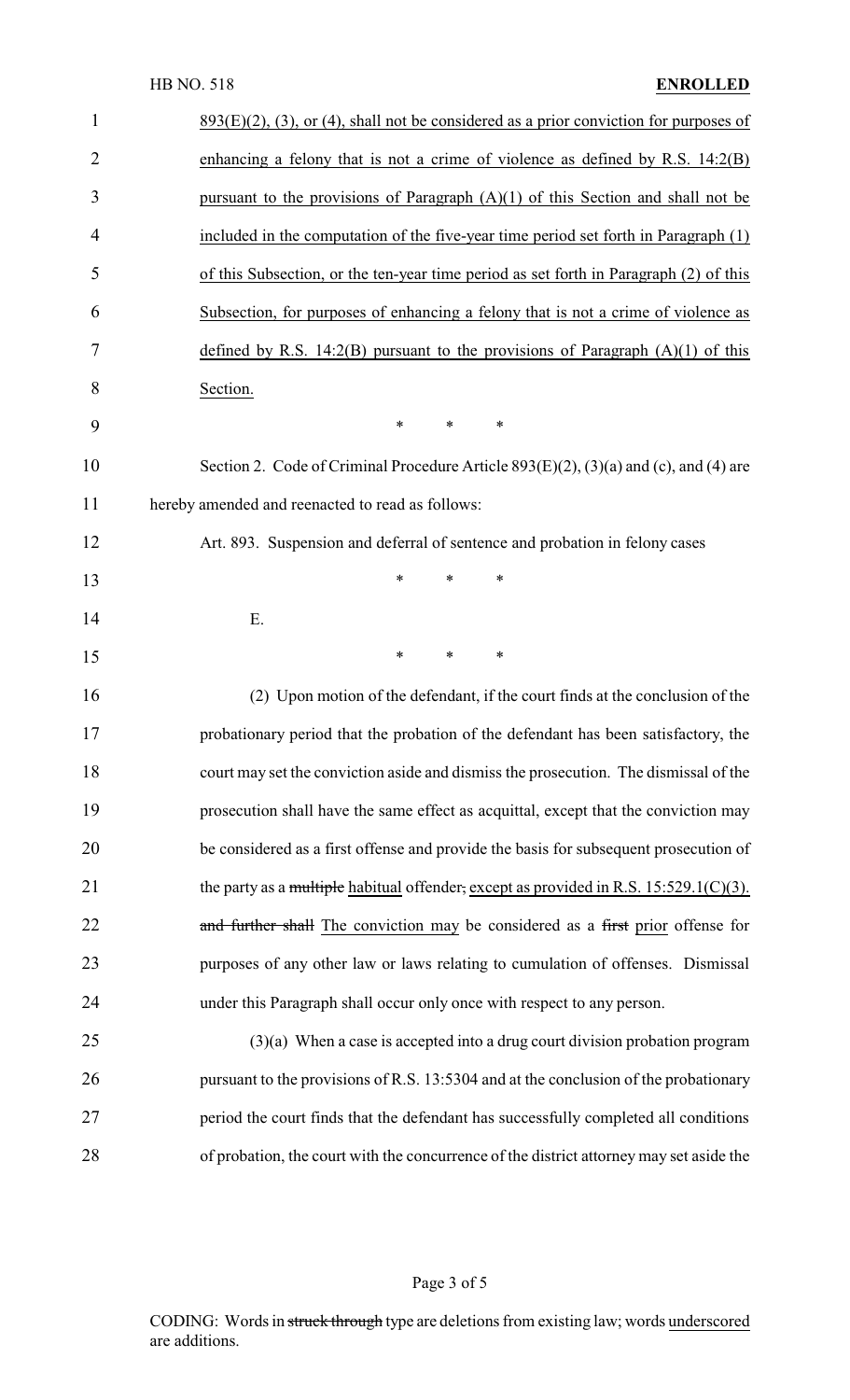conviction and dismiss prosecution, whether the defendant's sentence was suspended under Paragraph A of this Article or deferred under Subparagraph (1) of this Paragraph. The dismissal of prosecution shall have the same effect as an acquittal, except that the conviction may be considered as a first offense and provide the basis 5 for subsequent prosecution of the party as a multiple habitual offender, and shall 6 except as provided in R.S.  $15:529.1(C)(3)$ . The conviction may be considered as a first prior offense for purposes of any other law or laws relating to cumulation of offenses. \* \* \* (c) Dismissal under this Paragraph shall have the same effect as an acquittal

11 for purposes of expungement under the provisions of R.S. 44:9 Title XXXIV of the Code of Criminal Procedure and may occur only once with respect to any person.

**\*** \* \* \*

 (4) When a defendant, who has been committed to the custody of the Department of Public Safety and Corrections to serve a sentence in the intensive incarceration program pursuant to the provisions of Article 895(B)(3), has successfully completed the intensive incarceration program as well as successfully completed all other conditions of parole or probation, and if the defendant is otherwise eligible, the court with the concurrence of the district attorney may set aside the conviction and dismiss prosecution, whether the defendant's sentence was suspended under Paragraph A of this Article or deferred under Subparagraph (1) of 22 this Paragraph. The dismissal of prosecution shall have the same effect as an acquittal, except that the conviction may be considered as a first offense and provide 24 the basis for subsequent prosecution of the party as a multiple habitual offender, and 25 shall except as provided in R.S.  $15:529.1(C)(3)$ . The conviction may be considered as a first prior offense for purposes of any other law or laws relating to cumulation of offenses. Dismissal under this Subparagraph shall have the same effect as an 28 acquittal for purposes of expungement under the provisions of R.S. 44:9 Title

Page 4 of 5

CODING: Words in struck through type are deletions from existing law; words underscored are additions.